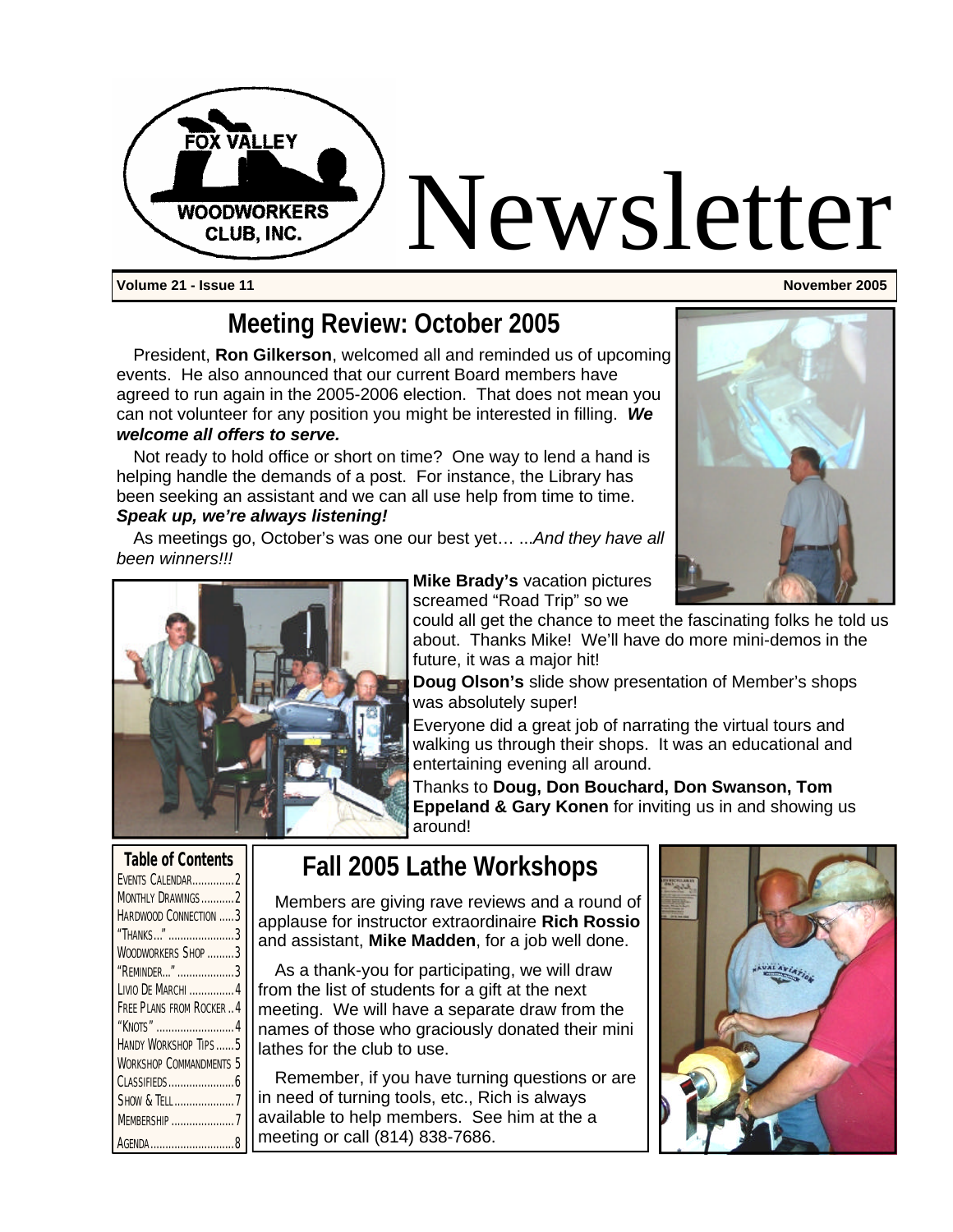| <b>FVWWC Events Calendar</b>                                                                                         | <b>FVWWC Officers &amp; Staff</b>                                                                                           |
|----------------------------------------------------------------------------------------------------------------------|-----------------------------------------------------------------------------------------------------------------------------|
| Nov 1st Tue7:30 p.mGeneral Meeting: Jeff<br>Stollard - Inlaid Woodcraft,<br>Sycamore, IL<br>www.inlaidwoodcraft.com/ | woodworkers@fvwwc.org<br>PresidentRon Gilkerson<br>$(630)$ 879-8756<br>rongilker@hotmail.com<br>Vice President Dick Secrest |
| Nov 11-12. F&S  TBA  2004 Open House: Morris, II<br>at Woodworkers Shop -<br>www.woodworkersshop.com                 | Treasurer Doug Pfaff<br>SecretaryDarrel Anderson<br>Program CommitteeTom Sharp                                              |
| Nov 16thWed. 9:00 a.m <b>Breakfast Club:</b> Red Apple<br>Restaurant at 414 S Schmale<br>Rd - Carol Stream, IL       | <b>Mike Brady</b><br><b>Dick Secrest</b><br>MembershipRoger Vachon<br>Show ChairmanLarry McHone                             |
| Nov 19th  Sat 9:00 a.m Hardwood Connection's<br>26th Annual Open House &<br>Fall Sale in Sycamore, IL                | Toy Drive Coordinator  Gail Madden<br>Editor/Webmaster Linda Christensen<br>LibrarianCheryl Miller                          |
| Nov 26thSat 9:00 a.mShop Tour: Fred Rizza's<br>shop in Warrenville. Map<br>available at the meeting.                 | Raffles/PhotographerCharlie Christensen<br>Members-at-LargeMike Madden<br><b>James Nellis</b><br>Show & Tell MC Matt Gauntt |
| Dec 6th  Tue7:30 p.m <b>Annual Toy Drive &amp; Club</b><br>Christmas Party - Bring a<br>guest and join the fun!!!    | Audio/Visual TechWill Sharp<br>Greeter Jim Hildreth                                                                         |

## **FVWWC MONTHLY DRAWING**

The following lucky members won the drawings at our October meeting:

**1. Stan Anderson: Porter-Cable Palm Sander 2. Matt Gauntt: Portable Laser Level**

In November we will do the last drawing of the year with a choice of 1st Prize items, as well as some secondary items.

Any ideas of what you would like to see for 2006??? We are always open to suggestions.

*(Remember, depending on ticket sales, the AmEx Gift Cheque amount offered for first prize will be either \$50, \$75 or \$100.)*

#### *See you at the meeting!*

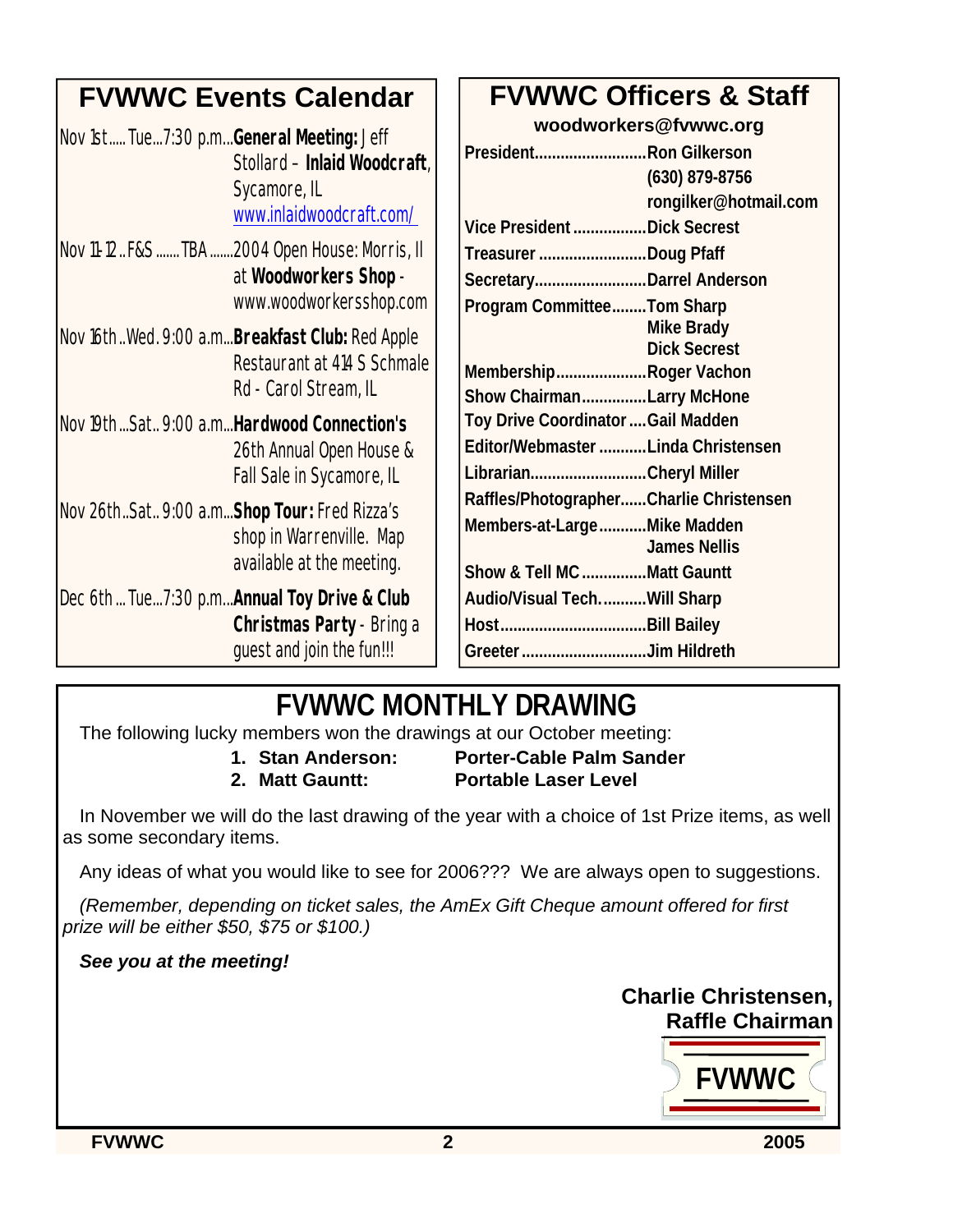*You are Invited...* **Join Ken & Barb Burtch** and the fine folks at

**The Hardwood Connection**

1810 W State St - Sycamore, IL (815) 895-8733

as they celebrate their



**26th Annual Open House Saturday November 19, 2005 9:00 a.m. - 4:00 p.m.** Special Guests, Demos, Factory Reps & More!

*(Maps available at November meeting & at http://www.fvwwc.org or contact us at woodworkers@fvwwc.org)*

## **Christmas Party Reminder**

Remember to bring that guest, a dish to pass and any donation you might have to the party in December! We will have a lot of great food, surprise entertainment, a prize or two and an evening fun and friendship for all.

Don't miss this one...It won't be the same without you!!!





**The Woodworking Shows 2005** A whopping thank-you to each Member

who lent us projects for display and/or spent some time working the club booth.

FVWWC can be proud of our efforts and I expect we will find a few new folks we met will be joining in the next couple of months. *Way to go FVWWCers!*

> **Larry McHone, Show Chairman**



**3385 N. Rt. 47 – (815) 942-5865 Morris, Illinois**

**Friday, November 11 from 8 to 6 Saturday, November 12 from 8 to 4**

**http://www.woodworkersshop.com/**

**FVWWC 3 2005**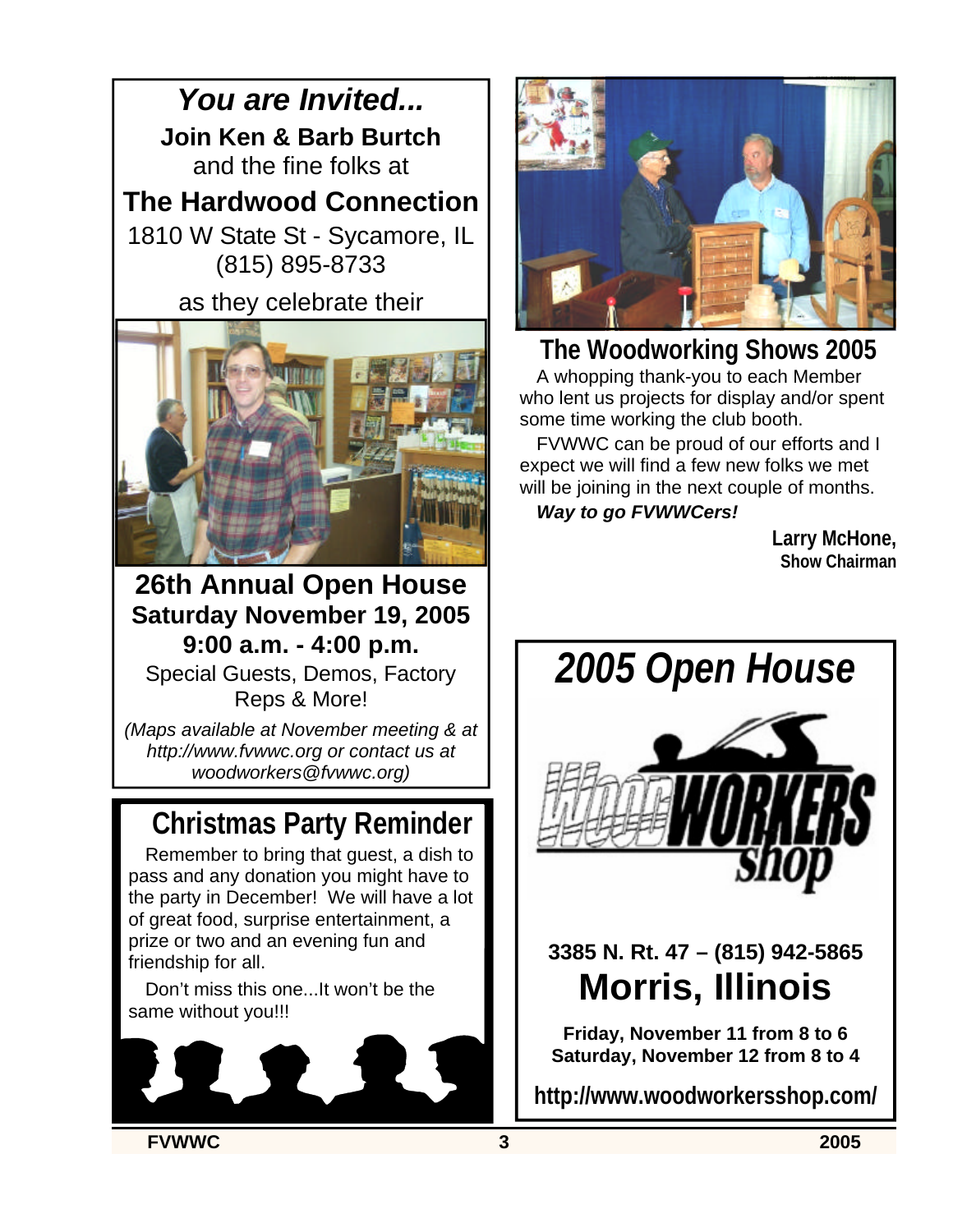:**EDITOR'S NOTE: I<sup>N</sup> THE LAST COUPLE OF WEEKS I HAVE GOTTEN MULTIPLE EMAILS WITH PHOTOS OF AMAZING CARVINGS THAT YOU JUST HAVE TO SEE! I CHECKED INTO IT AND FOUND THE ARTIST AND HIS SITE…YOU HAVE TO TAKE <sup>A</sup> PEEK TOO!!!** -- **LGC**



## **http://www.liviodemarchi.com**

#### **Quote from His Bio:**

*Livio De Marchi was born in Venice where, still a child, he worked on ornamental sculpture in the Venetian tradition in the workshop of a craftsman and in the meantime he studied art and drawing at the "Accademia di Belle Arti" in Venice. His activity starts there, displaying at once an astounding skill in moulding materials, transforming them with wit and panache and creating sculptures with perfection of detail, spontaneity and essence.*

*During his artistic evolution he worked first in marble, then bronze, and eventually in wood. However wood has always been his favourite material because it affords him a vitality which other materials do not.*



## **Six FREE small project plans! http://www.rockler.com/**

To help get you started on your holiday gift giving projects, our friends at Rockler have six **FREE** downloadable plans.





Each of these small projects are guaranteed to put a big smile on that special someone's face, especially when it is handcrafted by you!

## **Have You Tried "Knots"**

I'm not sure how many of our membership are aware of Fine Woodworking magazine's forum called **Knots** located here:

#### **http://www.taunton.com/index.asp**

I know for a fact that some of the principals of some outstanding woodworking suppliers (Lee Valley for one) read and respond in this forum, and the participation from good woodworkers all over the world means that you can get answers on almost any woodworking question pretty quickly. I have seen as many as 70 responses to some fairly obscure questions. Check it out if you have internet access.

#### **Mike Brady**

:**EDITOR'S NOTE:** CHECKED THIS AS MIKE SUGGESTED AND, **WOW**, IT IS A GOOD ONE! EASY TO NAVIGATE AND LOADS OF INFO. WELL WORTH THE LOOK. -- LGC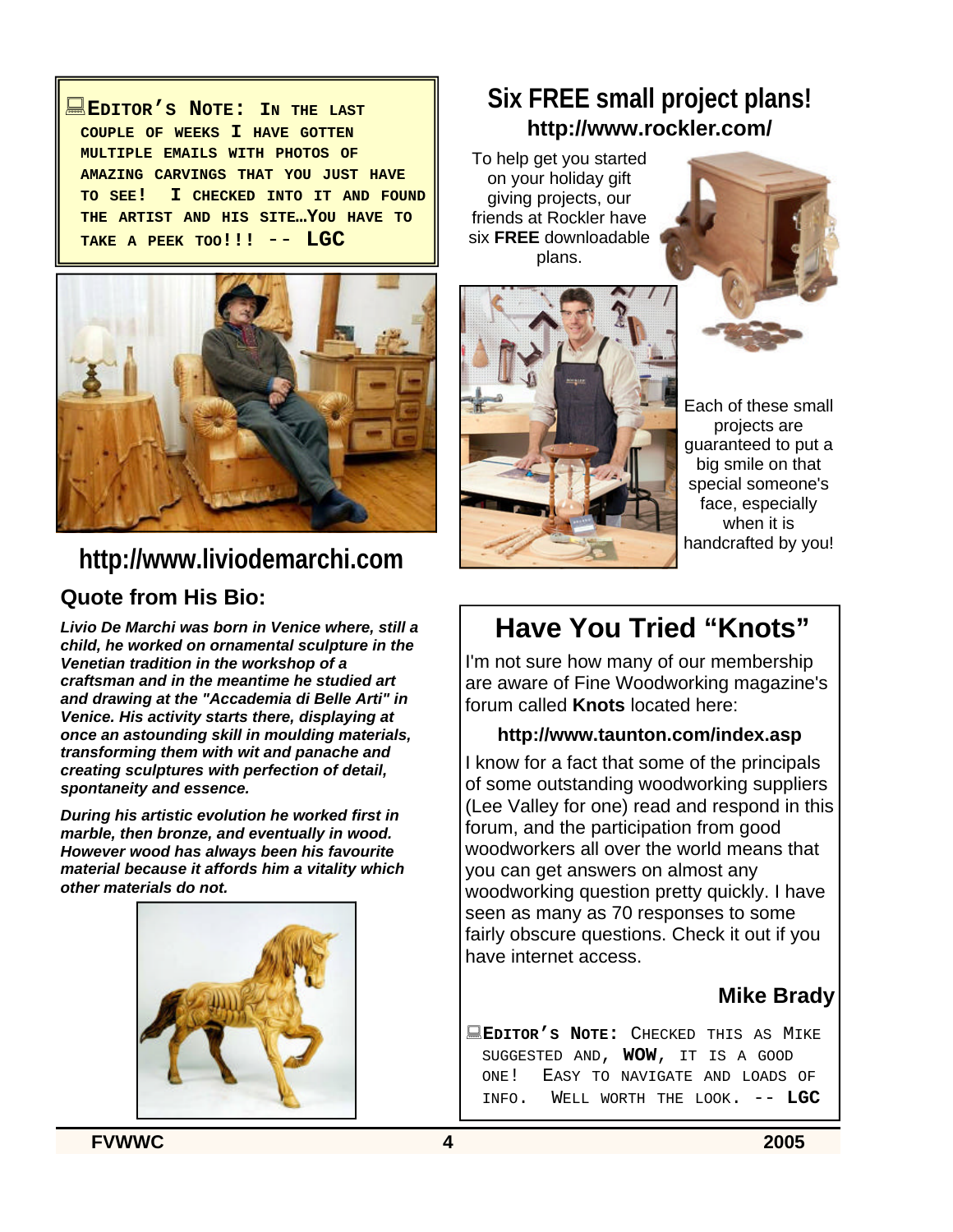

**Minor Burns:** Mint toothpaste makes an excellent quick, soothing salve for burns.

**Rust Remover:** Good-bye expensive rust removers! Saturate an abrasive sponge with Coca Cola and scrub the rust stain. The phosphoric acid in the coke does the job.



**Bug Killer:** Cleaning liquid doubles as bug killer. If menacing bees, wasps, hornets, or yellow jackets invade your workshop try a spray of Formula 409. Insects drop to the ground instantly.

**Splinter Remover:** Pour a drop of Elmer's (or other water soluble) glue all over the splinter, let dry, and peel the dried glue off the skin. The splinter sticks to the dried glue.

**Blister Relief:** Balm for broken blisters? To disinfect a broken blister, dab on a few drops of Listerine, a powerful antiseptic, for relief.

**Heal Bruises:** Use Heinz vinegar to help heal bruises. Soak a cotton ball in white vinegar and apply it to the bruise for 1 hour. The vinegar reduces the blueness and speeds up the healing process.

**Pain Relief:** For fast relief use Quaker Oats...*It's not just for breakfast anymore!* Mix 2 cups of Quaker Oats and 1 cup of water in a bowl and warm in the microwave for 1 minute, cool slightly, and apply the mixture to your hands or joints for quick, soothing relief from arthritis pain.

**Stop the Bleeding:** If you cut yourself on that freshly sharpened tool (or in the kitchen, a paper cut, shaving, etc.), run to the spice rack and reach for the ground black pepper. Sprinkle liberally, and the blood will "magically" clot and the pain will be lessened. Just leave it on for a few minutes and then clean and cover the area as usual. *(This works great on a kid's "boo-boos" too!)* You could even ask for a couple of pepper packets the next time you go out to eat to keep in the toolbox.

## *Thanks to Don Swanson, one of our virtual Shop Tour hosts, for the Workshop Commandments!*

*(See http://www.fvwwc.org for printable version in .pdf format "suitable for framing") Handy Workshop Tips…*

## **WORKSHOP COMMANDMENTS**

- 1. I AM THE LORD AND MASTER HERE, LET NO STRANGERS ENTER.
- 2. THOU SHALL NOT TAKE MY NAME IN VAIN IF I REFUSE TO DO A JOB.
- 3. REMEMBER I DO NOT WORK SUNDAYS.
- 4. HONOR MY TANTRUMS.
- 5. THOU SHALL NOT BORROW MY TOOLS.
- 6. THOU SHALL NOT TOUCH MY MESS.
- 7. THOU SHALL NOT COMMIT ALTERATIONS OF MY WORK.
- 8. THOU SHALL NOY BEAR FALSE CRITICISMS OF MY WORK.
- 9. THOU SHALL NOT COVET MY WORKSHOP.
- 10. THOU SHALL NOT COVET MY WORKSHOP TOOLS.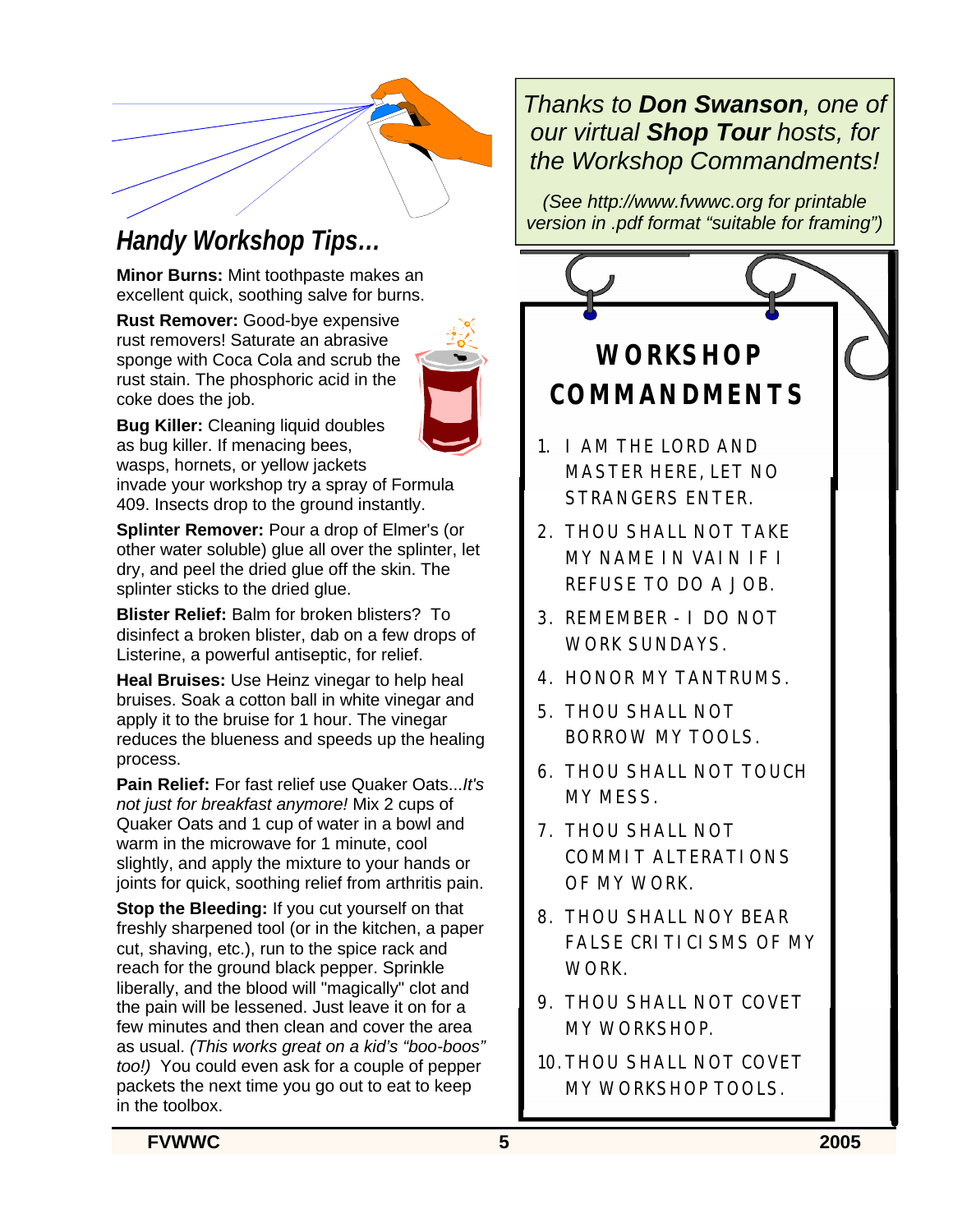# **CLASSIFIEDS**

## **GARAGE SALE**

## **Estate of Walter Kauth, FVWWC Member**

Saturday, October 29th, 2005 *FOR FVWWC MEMBERS ONLY:*

**9:00 a.m. to 10:30 a.m.**

Open to the Public: 10:30 a.m. to 3:00 p.m.

#### **418 First Ave - Batavia, IL** (Map: http://www.fvwwc.org)

## **FOR SALE**

## **Downsizing - Must Sell - Call for Pricing:**

- **Craftsman 16" Scroll Saw**  2" Clearance Foot Control & Extra Blades.
- **Dremel 16" Scroll Saw** with P.T.O Drive Flexible Shaft, Blades & Sanding Attachment.
- **Freud Biscuit Cutter Mod. J5100** Plastic case, variety of biscuits & Instruction book.
- **Craftsman 3"x21" Belt Sander** Vacuum Bag & Instructions.
- **Bench Top B&D 3 Wheel Band Saw** Variable Speed w/Light and various tooth Blades.
- **Woodmaster 13 1/2" Planer**  220 Volt with Extra Cutting Blade & Manual.
- **4" to 6" Vacuum for Planer & 3 Barrels** for wood dust.
- **2 (four) Jorgensen Wood Clamps**
- **400+ Patterns for Variety of Crafts.**
- **Router**

Other items to be listed in future -- Call to discuss or for viewing. **(Glen Ellyn)**

### **Call Bud Yackley (630) 469-1065**

## **FOR SALE**

**DeWalt DW735 13" Planer** (current model). 120V. Bought new from Berland's in April for over \$700. Includes a spare set of blades, rolling stand. Asking \$450. **(Yorkville)**

**Call Chuck Harper (630) 553-2947** 

## **FREE FOR HAULING**

**Mulberry** from *huge*, old tree recently downed by storm. **(Wasco)**

**Call Alan DeRoss (630) 584-7430**

## **FOR SALE**

**Redwood Clear Heartwood** 4/4 in widths up to 12" and boards up to 12' long -- Great for outdoor projects as well as indoor trim, furniture, etc. -- 200+ Bd. Ft. available at only \$4.50 per Bd. Ft. (Sells for \$7.50 & Up) -- Will Separate: Prefer to sell as lot. **(Batavia)**

#### **Call Ron Gilkerson (630) 879-8756**

## **FOR SALE**

**Yellow Pine** - Most clear to some with few knots -- 1" x 9" boards in 8', 10', 12' & 14' lengths at only 50¢ per Bd. Ft.

**White Pine** - 3/4" by 6' to 8' boards in various widths also only 50¢ per Bd. Ft.

Some **Oak Shorts** - Priced each. **(Big Rock)**

**Call Ed Mackie (630) 849-3520**

## **Attention FVWWC Members**

List your For Sale/Wanted Items Free! **Contact FVWWC Editor/Webmaster (630)897-4877 or woodworkers@fvwwc.org**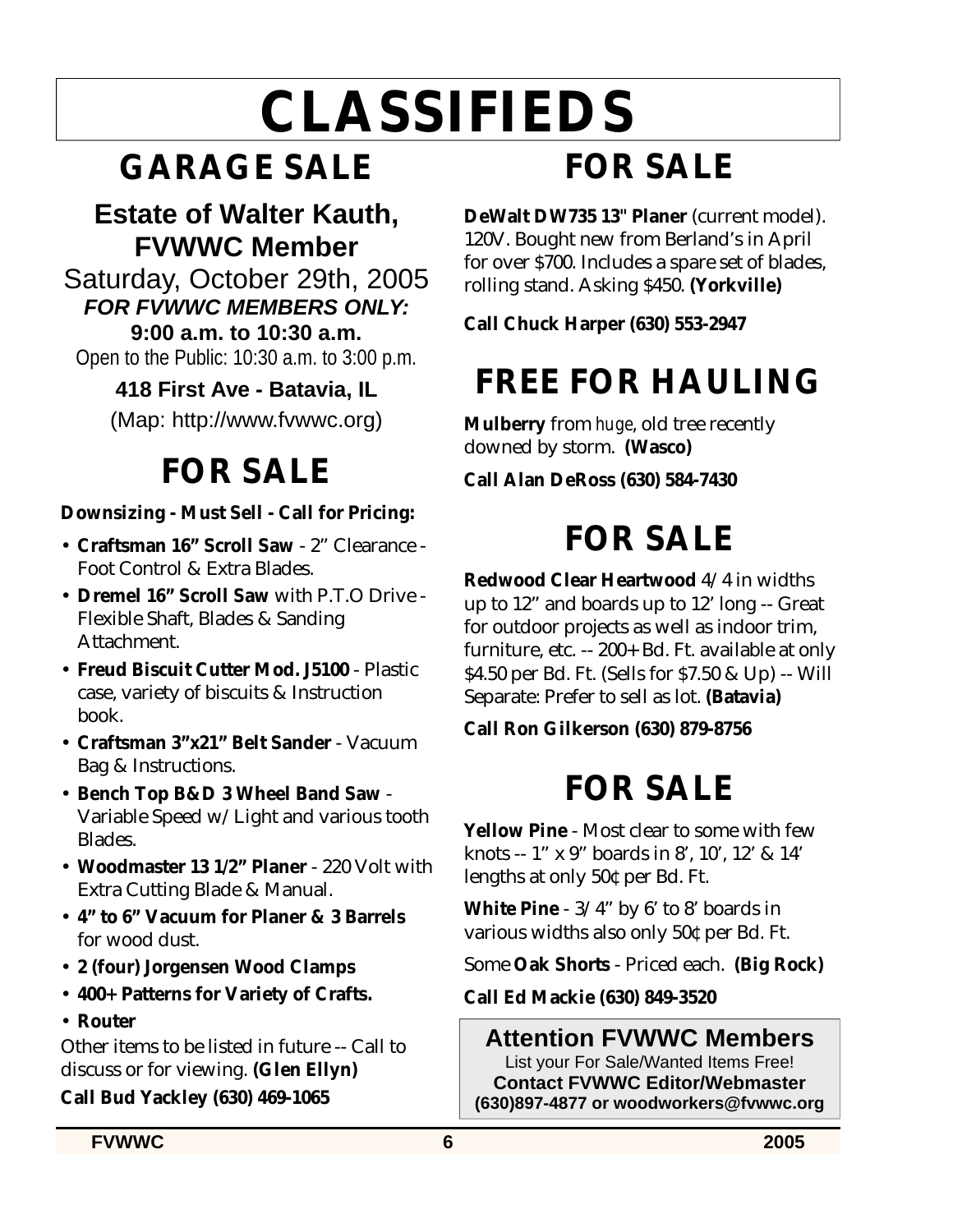### **Show & Tell Matt Gauntt, MC**

October's Show & Tell was, another awesome display of the diverse talents of our members! Here's what we saw this month:

• **Jim Gill: Wall Unit** of Poplar & Birch Ply with painted finish and **Sanding Blocks: Walnut/Maple & Cherry** with GF Oil & Urethane finish.



- **Dan Nylin: Note Trays** made of Oak (also done in Cherry & Walnut) with Deft spray finish.
- **Mike Bridger: 2 Hand Planes** of unfinished Spalted Beech, Osage Orange & Cocobolo.
- **Jim Vojcek: Bowl** of Ambrosia Maple with Deft finish.

## **Membership Update - Oct 2005**

#### **New Members:**

### **Jim Simnick - Naperville Steve L. Shaver - St. Charles**

Renewal time is in full swing and, we're proud to

re-upped!!! *Remember:* 2006 Renewals must be submitted no later than 01/15/2006!!! Fill out the 2006 Renewal Form and submit with \$25 so you won't miss a minute of what FVWWC has to offer!

say, 46 Members have already

*Roger Vachon, Membership*

- **Rich Rossio: Candleholder/Bowl** of Pear and **Bowl** of Wormy Maple, both with Ace Poly finishes.
- **Dave Masters: Bowl** of Spalted Red Willow with a Danish Oil & Carnauba Wax finish.



- **Dale Rankin: Scroll Sawn Jewelry Box** of Walnut(?) with Minwax Stain finish.
- **Mike Kalscheur: Bowl** of Willow with Solar Lux "Blood Red" stain & Poly/Oil Finish.
- **John Winton: Demo Board & Tops.** Demo Board of Crotch Walnut with Boiled Linseed Oil finish and Tops of a variety of woods.



*Thanks to all for sharing!*

## **Service Extraordinaire**

Charlie needed a special bracket for use on table tops and, after searching to no avail, I emailed all our woodworking buddies for input.

Thanks to everyone who gave their assistance! *(Even got an offer to custom make them, if necessary!!!)* It was suggested I check long-time supplier McMaster-Carr online and, ta-da, they had exactly what we wanted.

The order came to \$9 plus change with an extra \$4.00 for shipping "Ground", and no so-called "Handling" charges, so I was content.

Four hours later I was ecstatic when a courier knocked on the door and hand delivered the order!!! I highly recommend McMaster-Carr. No minimum order *and* hand delivery in our area!!!

#### **http://www.mcmaster.com**

**FVWWC 7 2005**